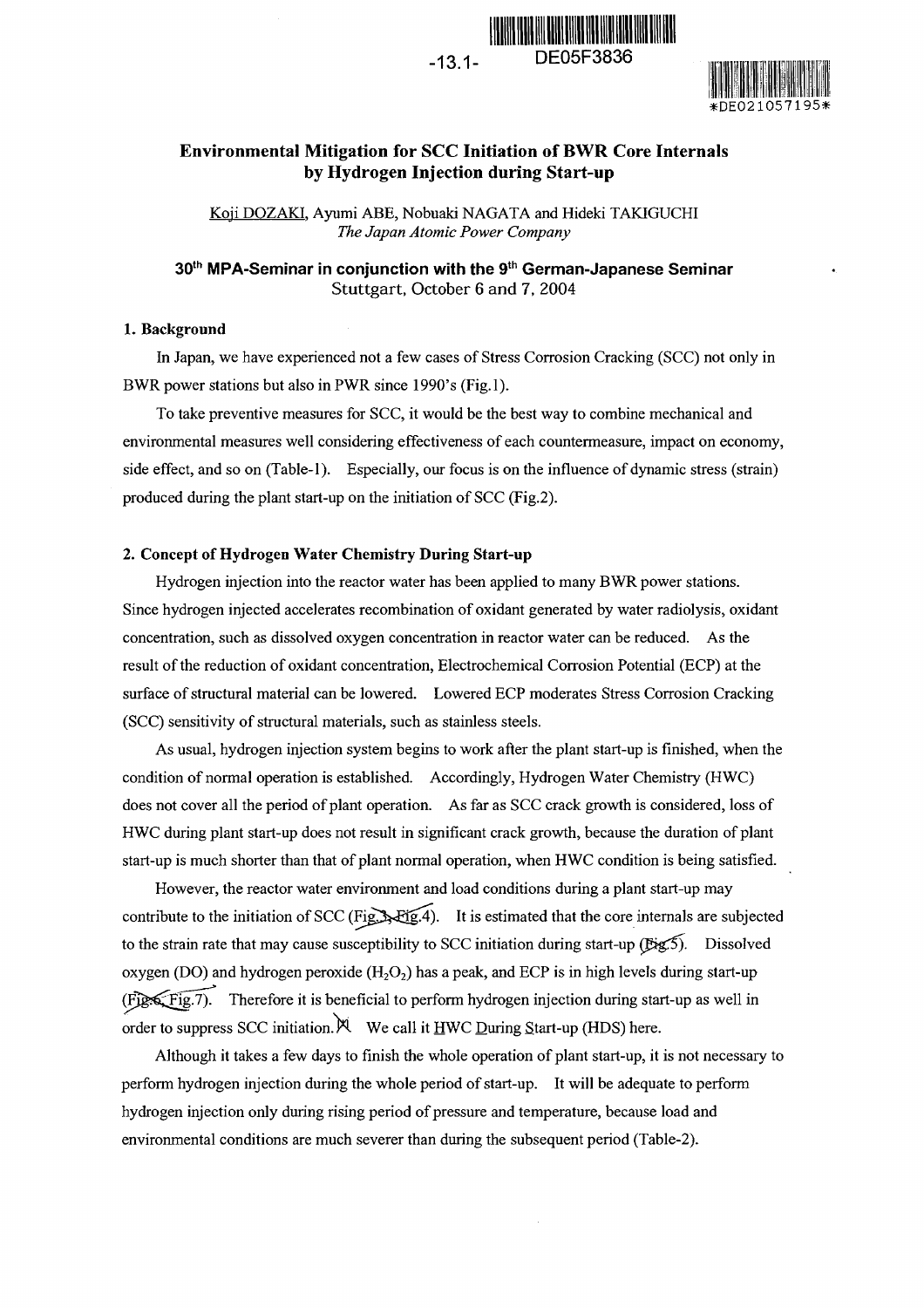Since HDS is applied during the very early stage of the plant operating cycle, the injected hydrogen volume necessary to suppress the oxidant concentration is much smaller than the amount injected during normal plant operation. In the case of Tokal-2, the total hydrogen injection volume needed for HDS is approximately equivalent to the amount consumed in three hours by conventional HWC during normal operation. The hydrogen volume is small enough so that the injection equipment can be designed as a simple, small-scale system. Therefore, HDS introduction does not represent a significant cost in terms of initial investment or operation (Fig.8).

### **3. Expect for HDS**

A series of cyclic, slow strain rate tensile (SSRT) tests were carried out to evaluate the influence of water chemistry on SCC initiation characteristics of sensitized Type 304 stainless steel. The temperature and stress conditions occurring in the "heat-up" period during start-up were simulated for the test. Six runs under NWC conditions and four runs under HWC conditions were performed (Fig. 9, Fig.  $10$ ).

All four specimens exposed to HWC conditions did not fail even after 40 cycles, while all six specimens exposed to NWC conditions fractured within three cycles. The correlation between timeto-failure and cumulative probability of failure is plotted (Fig.11). Based on statistical analysis of test results, the minimum time-to-failure for NWC conditions is 28 hours. The corresponding value for HWC conditions is 1032 hours and suggests that improved start-up water chemistry could extend the time-to-failure of sensitized Type 304 stainless steel by at least 36 times.

From the test results, it is pointed out that stress and water chemistry during the rising period of pressure and temperature produce possibility of SCC initiation. Therefore, it is expected to be useful to improve water chemistry during tis period for preventing SCC initiation

#### **4 Effect of HDS**

In December 2002, a trial HDS was performed at Tokai-2 Power Station (I I OOMWe BWR, started commercial operation in 1978) after 19th refueling and maintenance outage. An additional hydrogen injection system was installed for this purpose.

As the results of this trial HDS, environmental improvement was clearly observed. Peak values of Dissolved Oxygen (DO) and hydrogen peroxide  $(H_2O_2)$  concentrations on the order of several hundred ppb were achieved under NWC conditions. These peaks were suppressed and in fact decreased below a detectable level with the continuous injection of hydrogen (HDS) (Fig. 12).

Decreased ECP after 100°C, being measured at reactor bottom drain, had been reached due to HDS and remained below 200 mV vs. SHE.

The target potential (below equivalent of -230 mV vs. SHE by transformation to 280°C) was satisfied due to hydrogen injection in the start-up regions above  $150^{\circ}$ C (Fig. 13).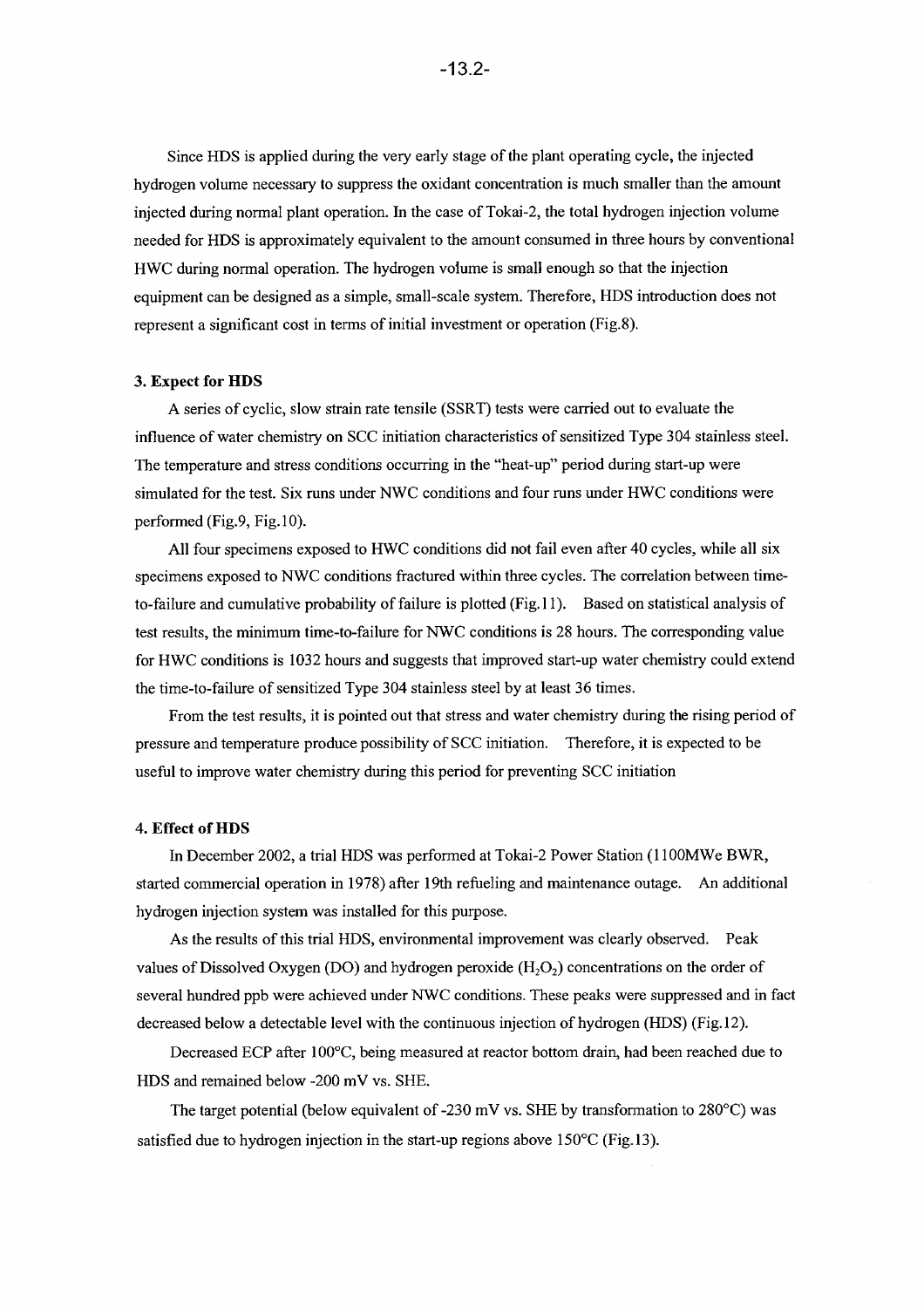DO concentration history was drawn with increasing temperature during this start-up with HWC and during the previous start-up with NWC (Fig. 14). The shaded region in this figure was proposed as the region of SCC susceptibility in reference 2]. As can be seen, the NWC DO history intersects with the limit line, indicating that SCC initiation may occur during start-up under NWC conditions. In contrast, the DO history under HWC conditions is shifted downward and escapes this "high risk zone".

### **5. Summary and future plan**

It was confirmed that HDS application clearly improved the reactor water environment with respect to SCC susceptibility. DO and  $H_2O_2$  concentration peaks are eliminated. ECP was maintained below the target value corresponding to 230 mV vs. SHE at 280'C, except during the very initial stage when temperatures are lower.

In the future, hydrogen injection scheme will be optimized. HDS operation will be regularized from trial to a routine. Study on expansion of hydrogen injection to shutdown will be investigated.

### **References**

- **[1]** Abe, Tobita, Nagata, Dozaki and Takiguchi "Mitigation of SCC initiation on BWR core internals by means of hydrogen water chemistry during start-up," Nuclear Science and Engineering, ANS, to be published in March 2005.
- [2] F.P. Ford, "The Effect of Oxygen Temperature Combinations on the Stress Corrosion Susceptibility of Sensitized Type 304 Stainless Steel in High Purity Water," National Association of Corrosion Engineering, Vol. 35, No. 12, pp 569-574, December 1979.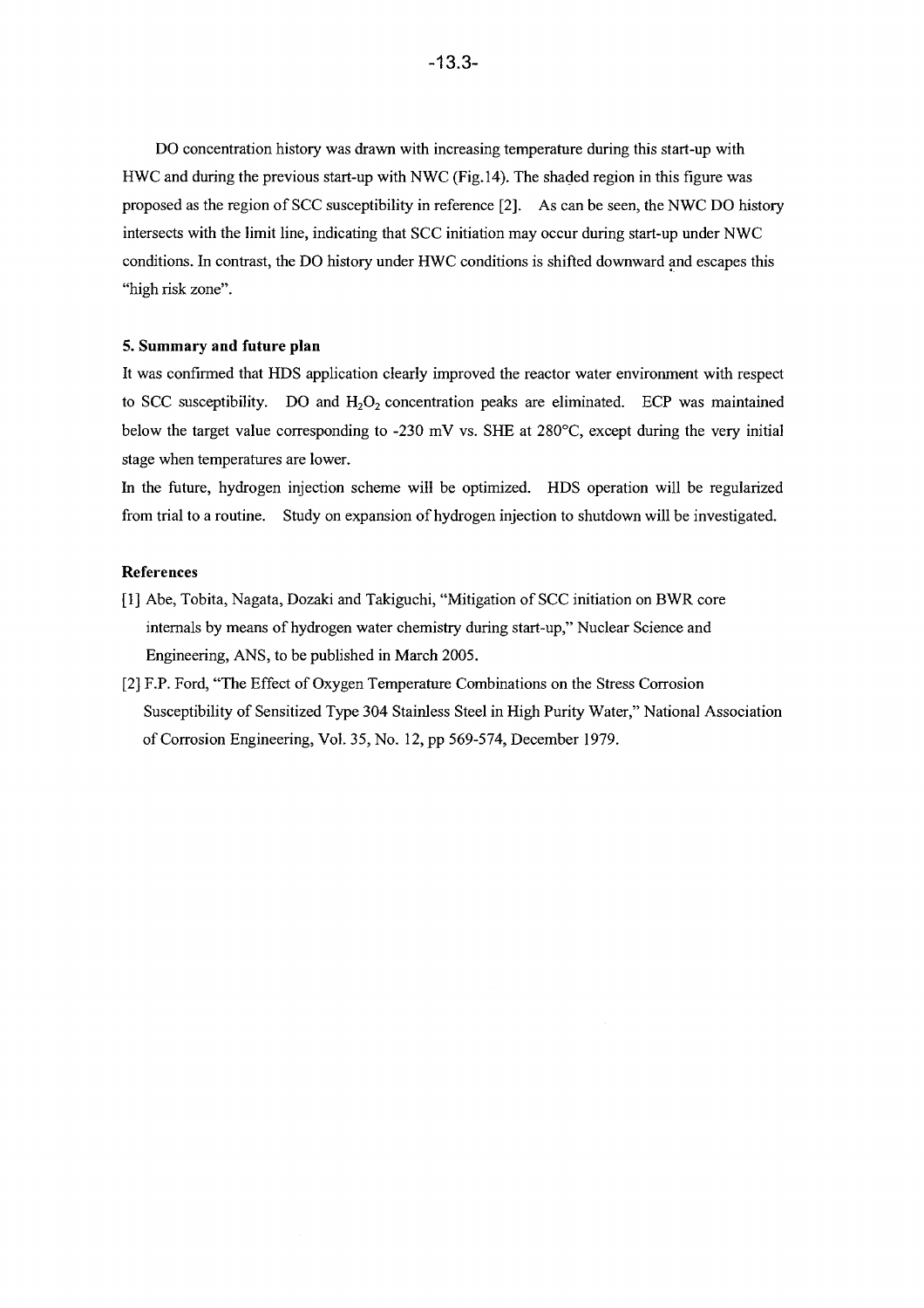|                                | <b>Environmental</b><br>Improvement      | <b>Mechanical</b><br>Improvement<br><b>Narrow</b><br>Limited to the portion<br>taken care of |  |  |
|--------------------------------|------------------------------------------|----------------------------------------------------------------------------------------------|--|--|
| <b>Effective Areas</b>         | <b>Wide</b><br>(Around the loop)         |                                                                                              |  |  |
| <b>Impact on Outage Period</b> | <b>Less</b>                              | <b>More</b>                                                                                  |  |  |
| <b>Cost Effectiveness</b>      | More                                     | <b>Less</b>                                                                                  |  |  |
| <b>Side Effect</b>             | <b>Yes</b><br>(Necessary to<br>consider) | N <sub>0</sub>                                                                               |  |  |

# Table-1 Features of Preventive Measures for SCC

# Table-2 Difficulties of Hydrogen Injection During Whole Period of Start-up

|                          | <b>Whole Start-up Period</b><br>$(3-4days)$                                                                          | <b>Normal operation</b>                                                                                                                                     |  |  |
|--------------------------|----------------------------------------------------------------------------------------------------------------------|-------------------------------------------------------------------------------------------------------------------------------------------------------------|--|--|
| Equipment                | <b>Frequent operation is</b><br>needed                                                                               | <b>Few operation (fixed</b><br>condition)                                                                                                                   |  |  |
| <b>Pressure</b>          | Direct injection into<br>reactor<br>(High pressure: 7MPa)                                                            | <b>Injection into feedwater</b><br>(Low pressure: $\leq 1MPa$ )<br>60-100% of full power<br>$(22 - 36Nm^3/hr)$<br>Control proportional to<br>feedwater flow |  |  |
| <b>Volume</b><br>control | <b>Necessary volume</b><br>changes in wide range<br>$(0-36Nm^3/hr)$<br><b>Automatic control is</b><br>not applicable |                                                                                                                                                             |  |  |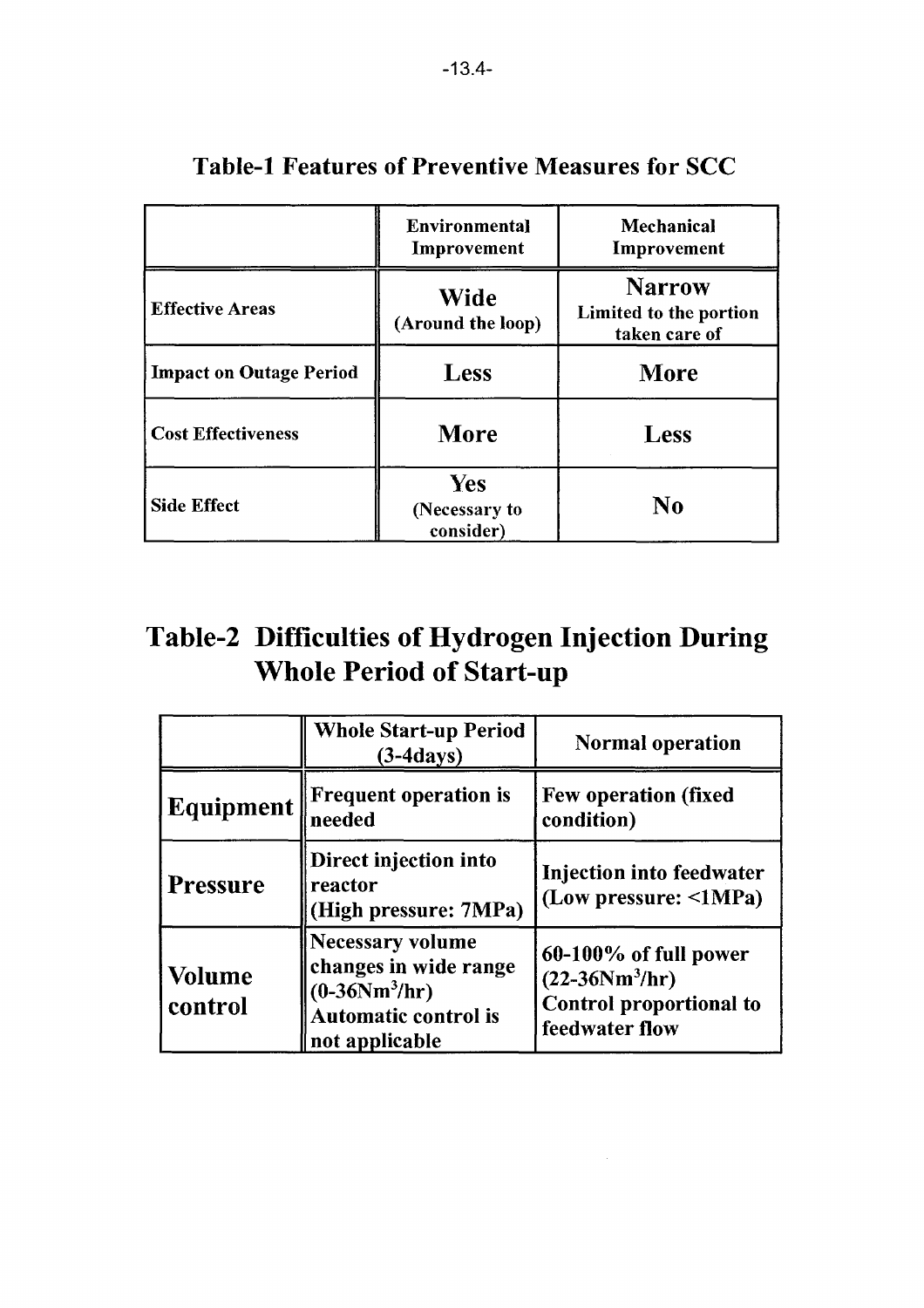

**Fig.1 Importance of preventive measures for SCC**



**Fig.2 Effectiveness of Multiple Countermeasure and Importance of Plant Start-up**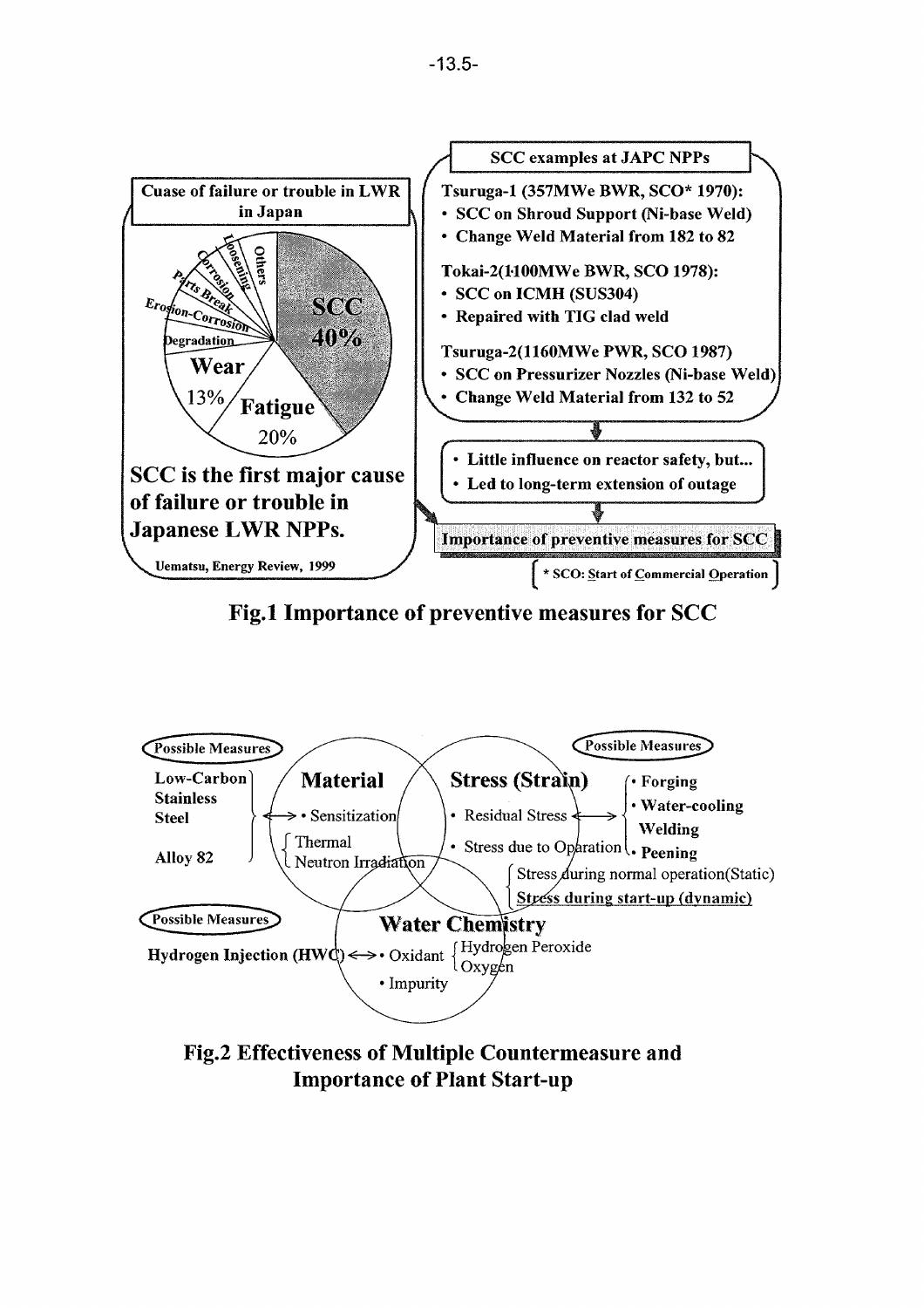

Fig.3 Features of HWC During Start-up (HDS)



Fig.4 Relationship between SCC Initiation, Growth and HWC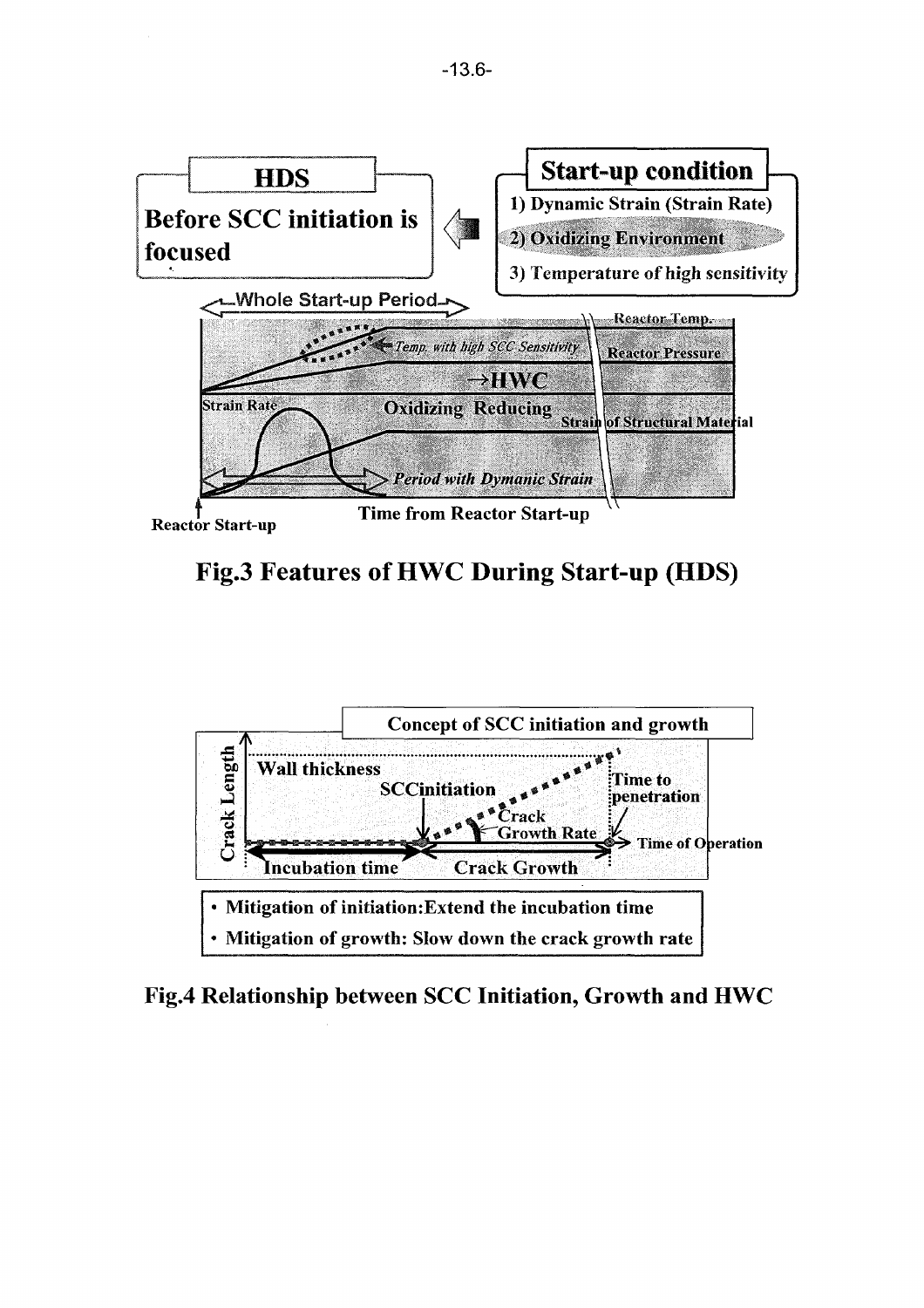

Fig.5 Stress (Strain Rate) evaluation during start-up



Fig.6 Water chemistry evaluation during start-up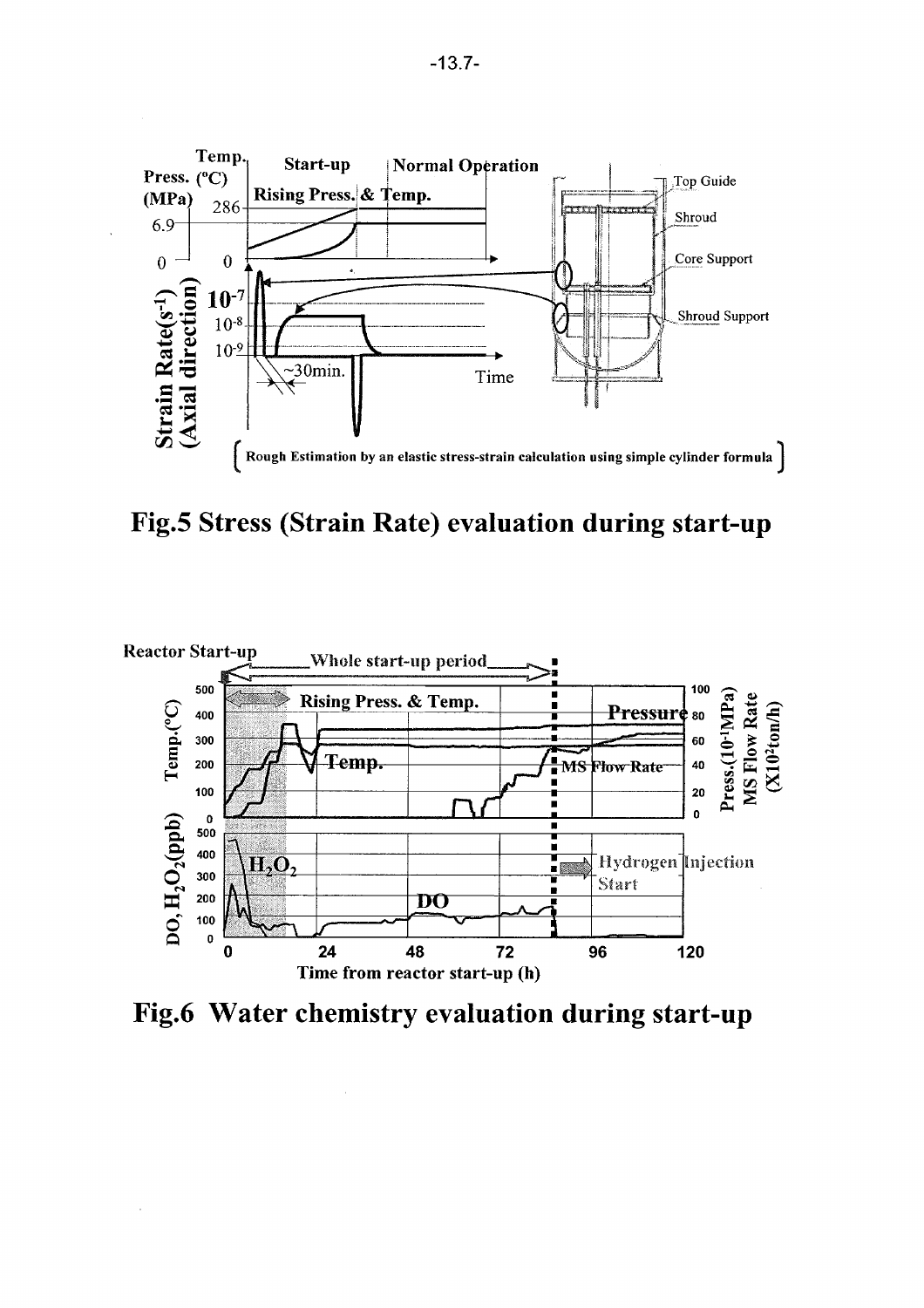





Fig.8 Hydrogen Injection Method in HDS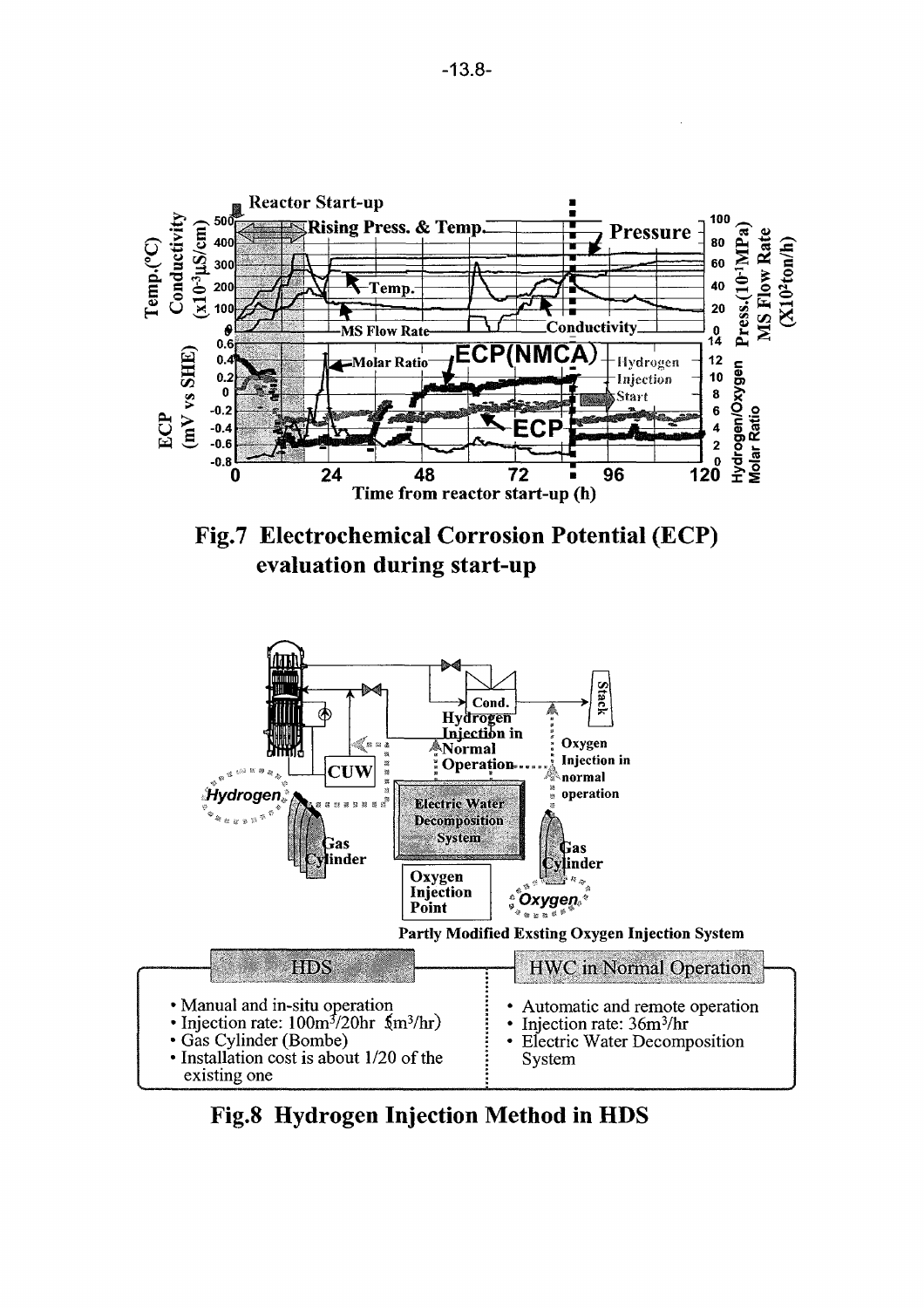

\*) Sm: Stress intensity for design defined by ASME Boiler & Pressure Vessel Code Sec.III

## <sup>0</sup>**Strain rate**

Stress ramp change from 3Sm to 4Sm during 5.Ohr leads to tensile strain rate approximately  $4x10^{-7}$  (1/s).

## Fig.9 Load **and** Temperature Condition for Cyclic SSRT Tests

## • **Specimen**

Sensitized SUS304 SS

## **O Shape of Specimen**



## **•** Chemical Composition

| $\blacksquare$<br>$\mathbf{A}$<br>≏י |        | ~<br>້     | TATTI               |   |  | $- - -$                                             | $\overline{\phantom{a}}$<br>- |
|--------------------------------------|--------|------------|---------------------|---|--|-----------------------------------------------------|-------------------------------|
| 0.<br>1 L                            | $\sim$ | ---------- | $\sim$<br>ъ.<br>◡.◡ | ~ |  | ----<br>$\sim$<br>-<br><i></i><br>_________________ | D.<br>Dal.                    |

## **O Heat Treatment:**

 $620^{\circ}$ C $\times$ 24hr

# Fig.10 Description of Test Specimen for Cyclic SSRT Tests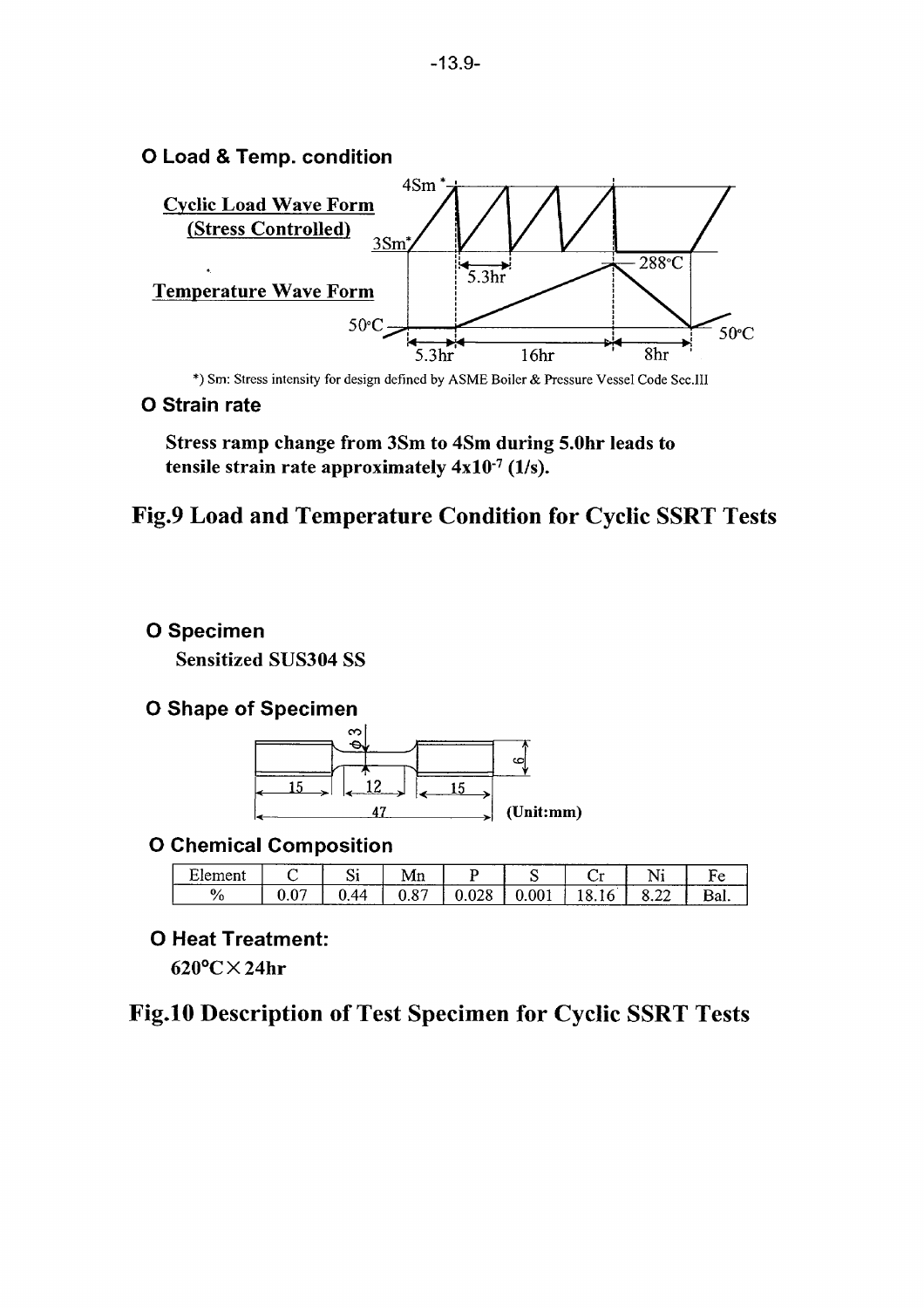

Fig.12 Reduction of oxidant concentration due to HDS